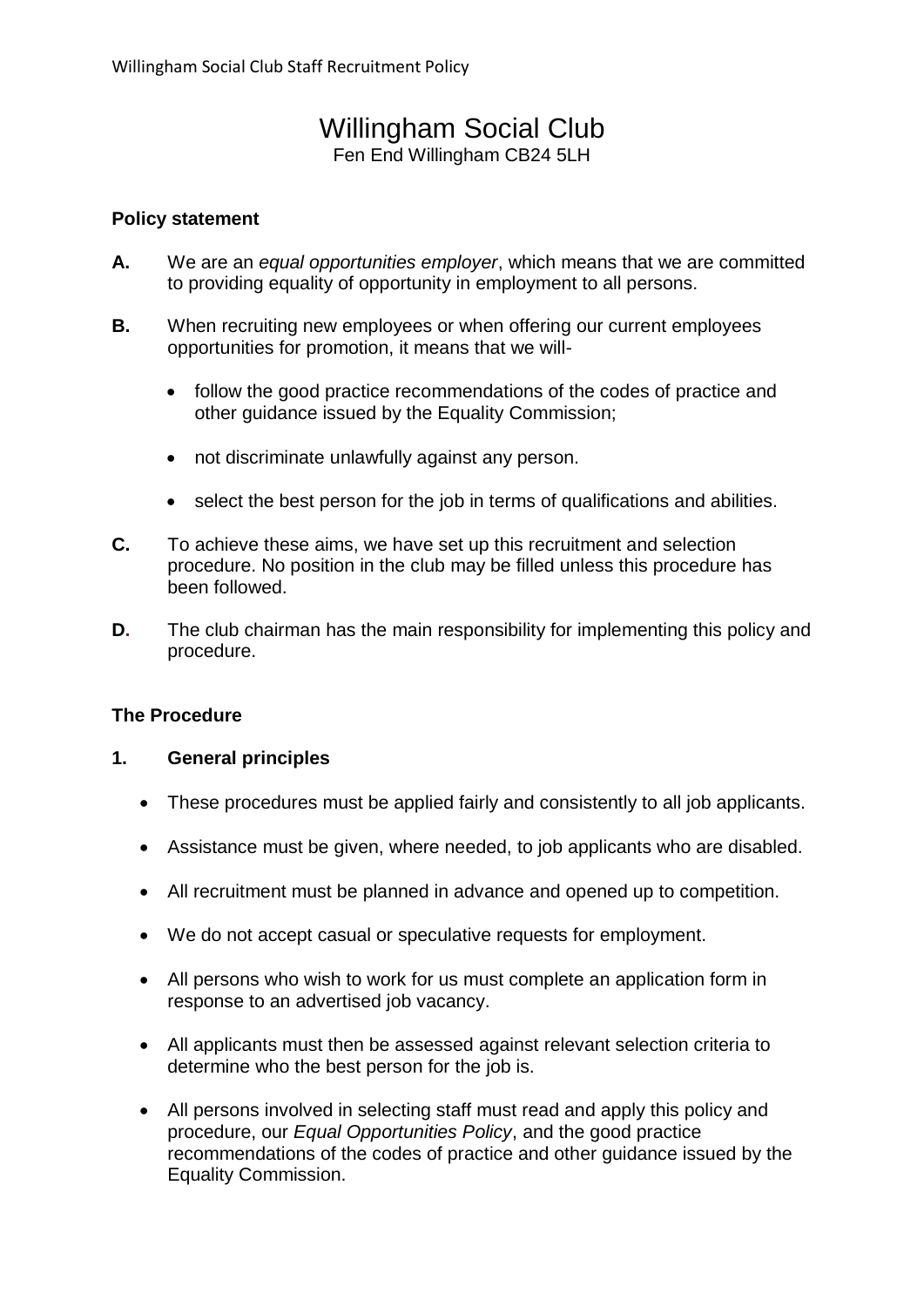## **2. Helping job applicants who are disabled**

- *Disability Discrimination Act 1995:* The general rule of good practice is that our procedures and practices must be applied fairly and consistently to all job applicants. But, it is especially important that those of our staff who are involved in recruitment are also aware that they may be required to make **reasonable adjustments** to some or all of those procedures and practices if that is needed to remove any disadvantages which they cause for any disabled job applicants.
- This is a legal duty and failure to comply with it is unlawful disability discrimination. The adjustments need only be made for the disabled persons who require them and it may result in those disabled persons being treated more favourably than other persons; if so, that is lawful and permissible.

## **3. Advertising the job vacancy**

- All job vacancies must be advertised to welcome applications from as many eligible candidates as possible.
- The following statement must be added to all advertisements:

*"We are an equal opportunities employer".*

### **4. Application process and forms**

- All persons who wish to work for us must complete our standard application form for the job in question in response to an advertised job vacancy.
- All persons who request an application form will be sent an application pack that includes the following information:
	- the application form for the post,
	- the job description and personnel specification for the post,
	- the closing date and the company's contact details for applicant enquiries,
- We will normally aim to keep open our application period for each recruitment exercise for an interval of around 3 weeks.
- We will not normally accept *curricula vitae* (CVs), but we may accept them in exceptional circumstances as a reasonable adjustment for any disabled candidate who needs it.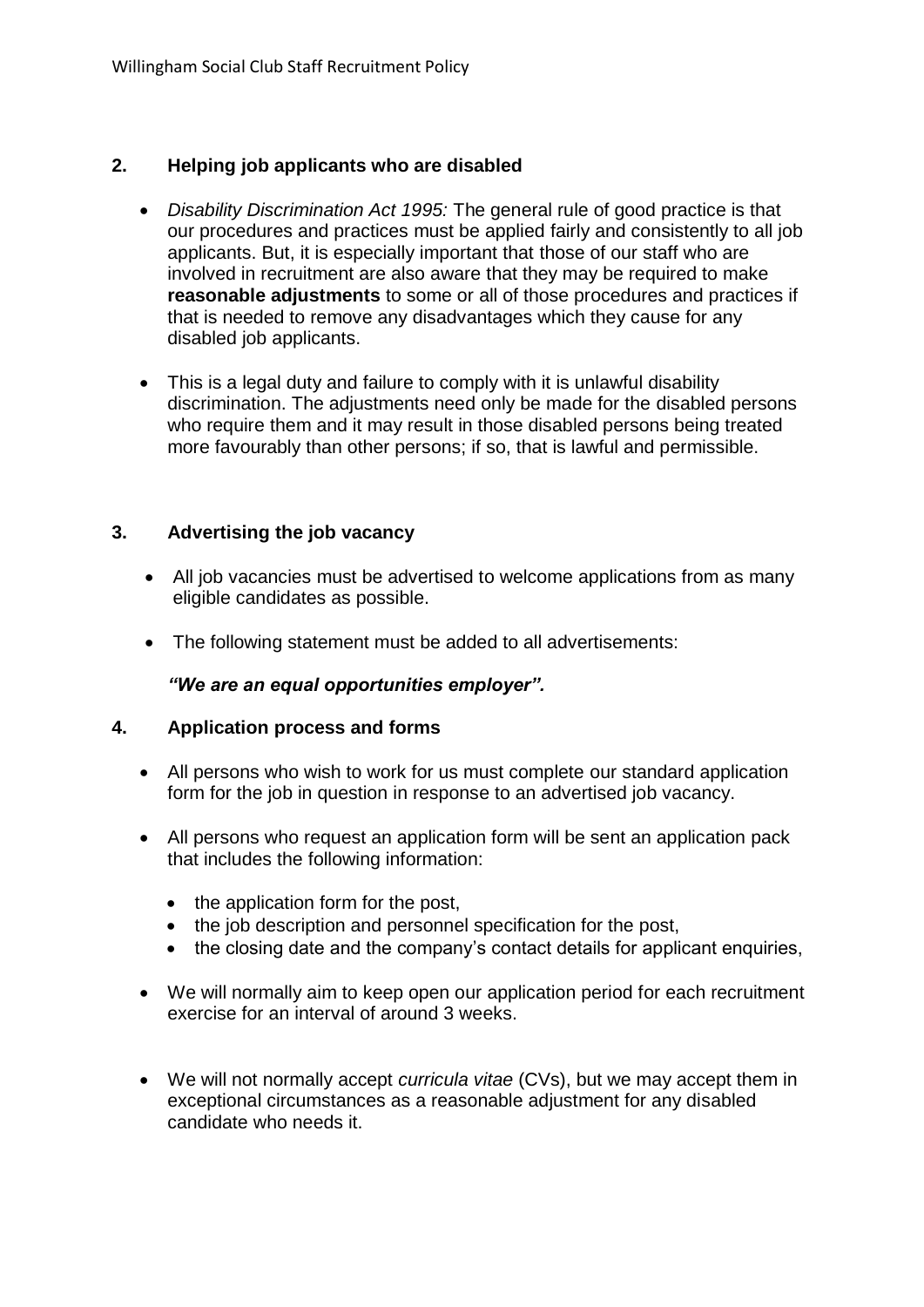## **5. The Selection Process**

After the application stage closes, our selection process consists of the following stages-

- a. Short listing
- b. Interviews
- c. Selection and Job offer (subject to pre employment checks)
- d. Pre-employment checks
- e. Confirmation of offer

## **6. Short listing**

- Short listing is an initial assessment of the applicants based solely on the information contained in their application forms. The purpose is to decide which applicants meet the essential and/or desirable job criteria so that they may be given more in-depth consideration at the next stage of the process.
- The criteria to be applied are those that are set out in the personnel specification for the job in question.
- The short listing decisions must be fair and consistent.
- Applicants who are rejected at the short listing stage will be informed about this in writing as soon as possible afterwards.

### **7. Interviews**

- Interviews are the main method by which we will assess the remaining applicants who have passed the short listing stage.
- The Selection Panel's primary aim is to select the best person for the job.
- The applicants will be sent email or phone invitations to attend.
- In line with other commitments made previously in this procedure, appropriate reasonable adjustments to the interview arrangements will be planned and made for those disabled applicants who may need them.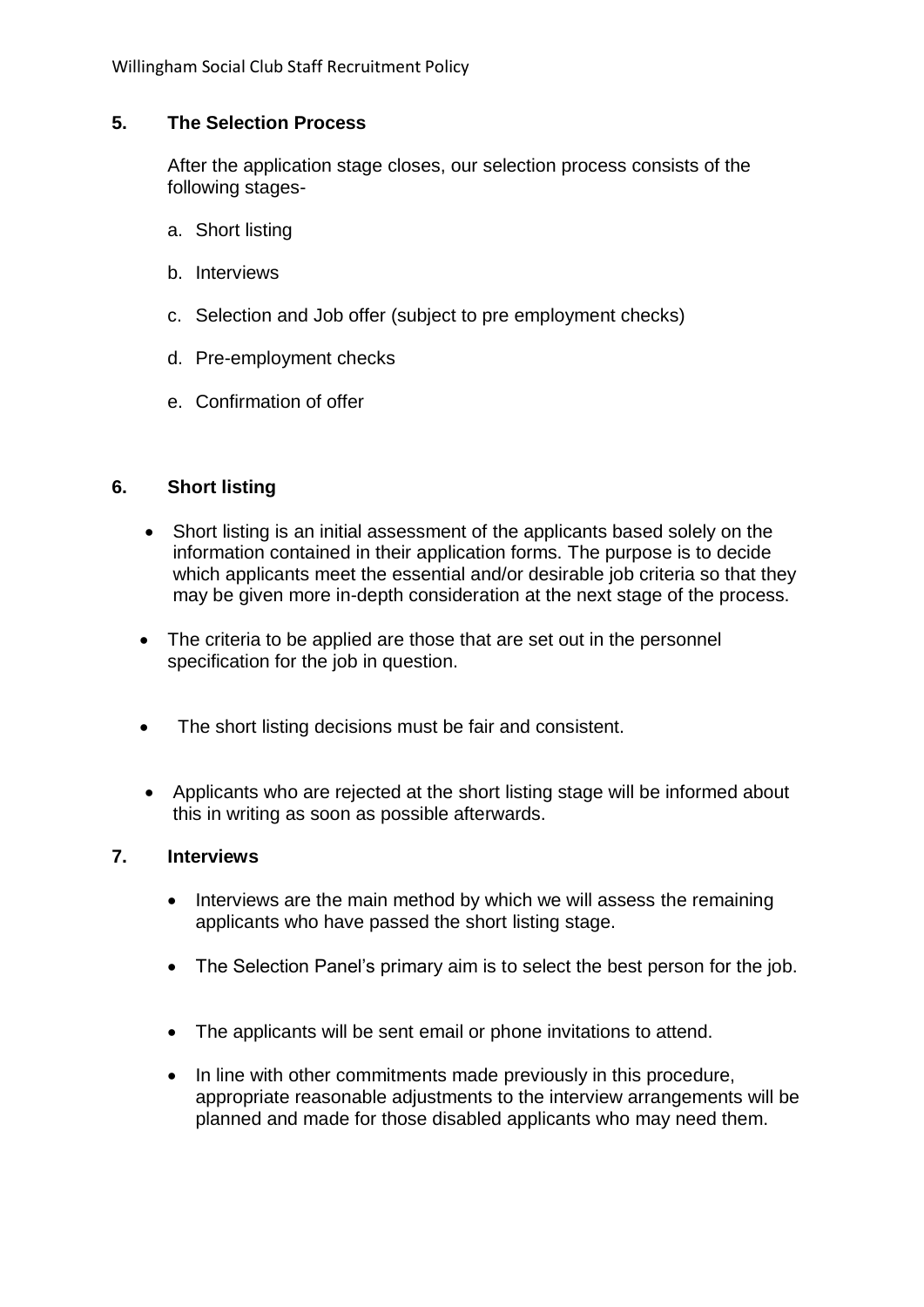- The Selection Panel will meet before the date of the interviews to decide how they will carry-out the interview and to draw up the questions they intend to ask.
- The questions should only be job-related and designed to assess the applicants against the desirable criteria set out in the personnel specification for the job in question.
- All applicants should be asked the same pre-set questions.
- All applicants should be treated fairly during the interview and the marks awarded to them be should fair and consistent.

# **Selection and job offer**

- After every applicant has been interviewed, the panel will discuss their views and assessments and jointly draw up a list of the applicants in merit order.
- The vacant post, or posts, will be offered to the most meritorious applicant, or applicants, in accordance with that merit order( subject to preemployment checks).
- Applicants who are rejected at this stage will be informed about this in writing as soon as possible afterwards.

# **8. Pre-employment Checks**

### **Right to work in the UK**

- We are not allowed under immigration law to employ any person who is not legally entitled to work in the UK. To ensure that we comply with that law and at the same time avoid unlawful racial discrimination against migrant workers, we will check that all persons, including local persons, who we intend to employ, are entitled to work here and entitled to do the work in question.
- These checks will not be used for short listing or interviewing purposes. The checks will only be made in respect of persons to whom we have made a conditional offer of employment.

### **References**

• We will not seek a reference from an applicant's current employer unless the applicant has given his or her consent to that.